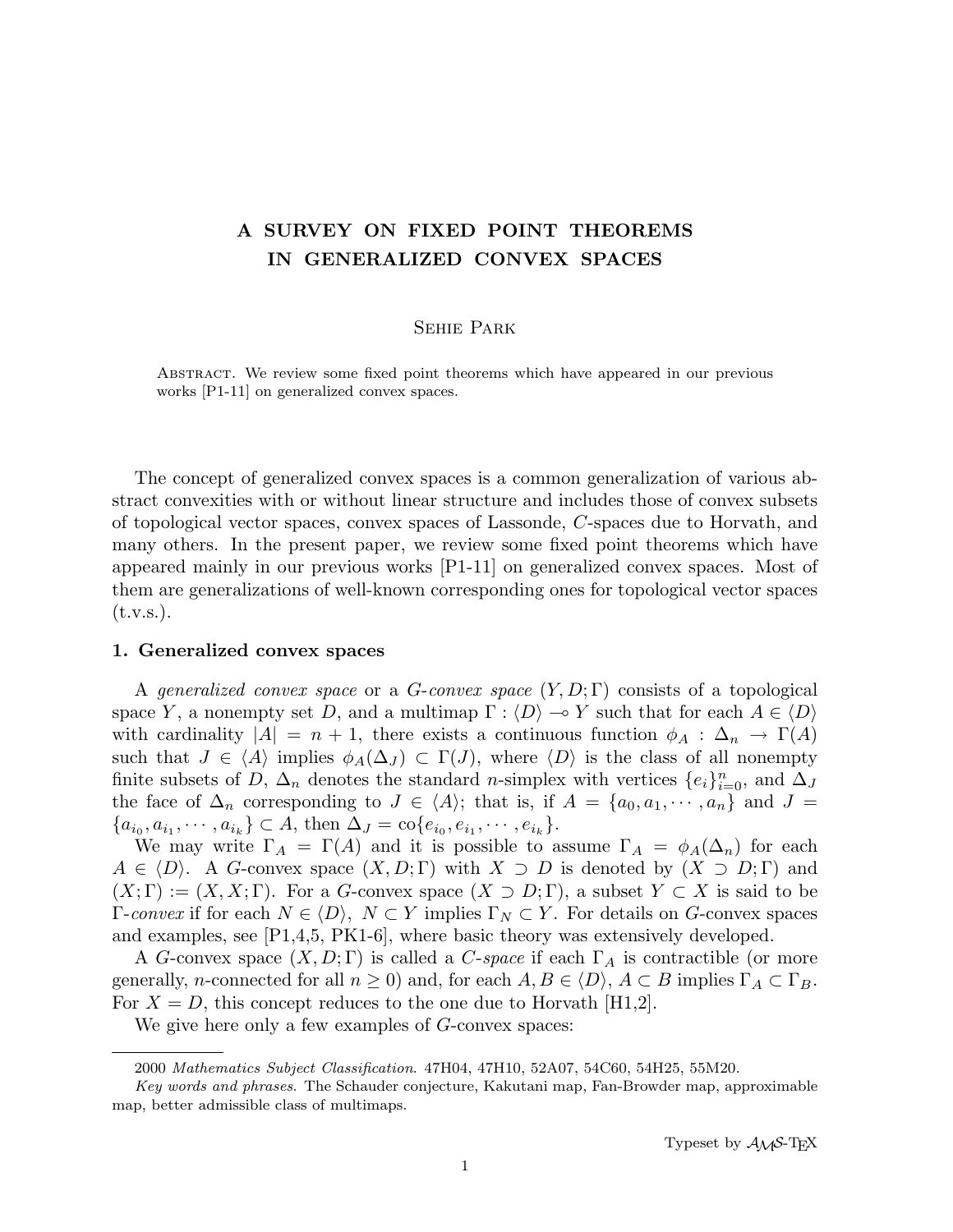**Examples 1.** [PM] Let  $X = D = [0, 1)$  and  $Y = D' = \mathbb{S}^1 = \{e^{2\pi i t} : t \in [0, 1)\}\$ in the complex plane C. Let  $f: X \to Y$  be a continuous function defined by  $f(t) = e^{2\pi i t}$ . Define  $\Gamma : \langle D' \rangle \longrightarrow Y$  by

$$
\Gamma_A = f(\text{co}(f^{-1}(A))) \text{ for } A \in \langle D' \rangle.
$$

Then  $(Y \supset D'; \Gamma)$  is a compact G-convex space. (More generally, it is known that any continuous image of a G-convex space is a G-convex space.) We note the following:

(1)  $\mathbb{S}^1$  lacks the fixed point property. Moreover,  $\mathbb{S}^1$  is an example of a compact Cspace since each  $\Gamma_A$  is contractible. Therefore, it shows that the Schauder conjecture (that is, any compact convex subset of a t.v.s. has the fixed point property) does not hold for *G*-convex spaces.

(2) Note that, in  $(Y \supset D'; \Gamma)$ , singletons are  $\Gamma$ -convex; that is,  $\Gamma_{\{y\}} = \{y\}$  for each  $y \in D'.$ 

(3)  $(Y, D; \Gamma)$  with  $\Gamma : \langle D \rangle \longrightarrow Y$  defined by

$$
\Gamma_A = f(\text{co }A) \quad \text{for} \quad A \in \langle D \rangle
$$

is an example of a G-convex space satisfying  $D \not\subset Y$ .

**Examples 2.** Let  $X = D = [0, 1]$  and  $Y = D' = \mathbb{S}^1 = \{e^{2\pi i t} : t \in [0, 1]\}\.$  Define f and  $\Gamma_A$  as in Examples 1. Then  $(Y \supset D'; \Gamma)$  is a compact G-convex space.

(1) Note that  $1 \in \mathbb{S}^1$  and that  $\Gamma_{\{1\}} = \mathbb{S}^1$  is not contractible. Hence,  $(Y \supset D';\Gamma)$  is not a C-space.

(2) Moreover  $\Gamma_{\{1\}} \neq \{1\}$ . Therefore, in general,  $\Gamma_{\{y\}} \neq \{y\}$  in a G-convex space.

**Examples 3.** Similarly, for  $X = [0, 1) \times [0, 1]$  or  $X = [0, 1] \times [0, 1]$ , we can made the torus, the Möbius band, and the Klein bottle into compact  $G$ -convex spaces, as was noted by Horvath [H1].

Several authors modified our definition of G-convex spaces and claimed that theirs are general than ours. All of them failed to give any proper meaningful example justifying their claims.

The following is known:

**Theorem 1.** [PM] Let X be a compact Hausdorff uniform space with a basis  $U$  of the uniformity and  $f: X \to X$  a continuous map. Then f has a fixed point if and only if for any  $V \in \mathcal{U}$ ,  $\operatorname{Gr}(f) \cap \overline{V} \neq \emptyset$ .

# 2. Fan-Browder maps

A multimap (simply, a map)  $T : X \longrightarrow Y$  is a function from X into the power set  $2^Y$ of Y.  $T(x)$  is called the value of T at  $x \in X$  and  $T^-(y) := \{x \in X : y \in T(x)\}\)$  the fiber of T at  $y \in Y$ . Let  $T(A) := \bigcup \{T(x) : x \in A\}$  for  $A \subset X$ .

For topological spaces X and Y, a map  $T : X \rightarrow Y$  is said to be closed if its graph  $\mathrm{Gr}(T) := \{(x, y) : x \in X, y \in T(x)\}\$ is closed in  $X \times Y$ , and compact if its range  $T(X)$ is contained in a compact subset of Y .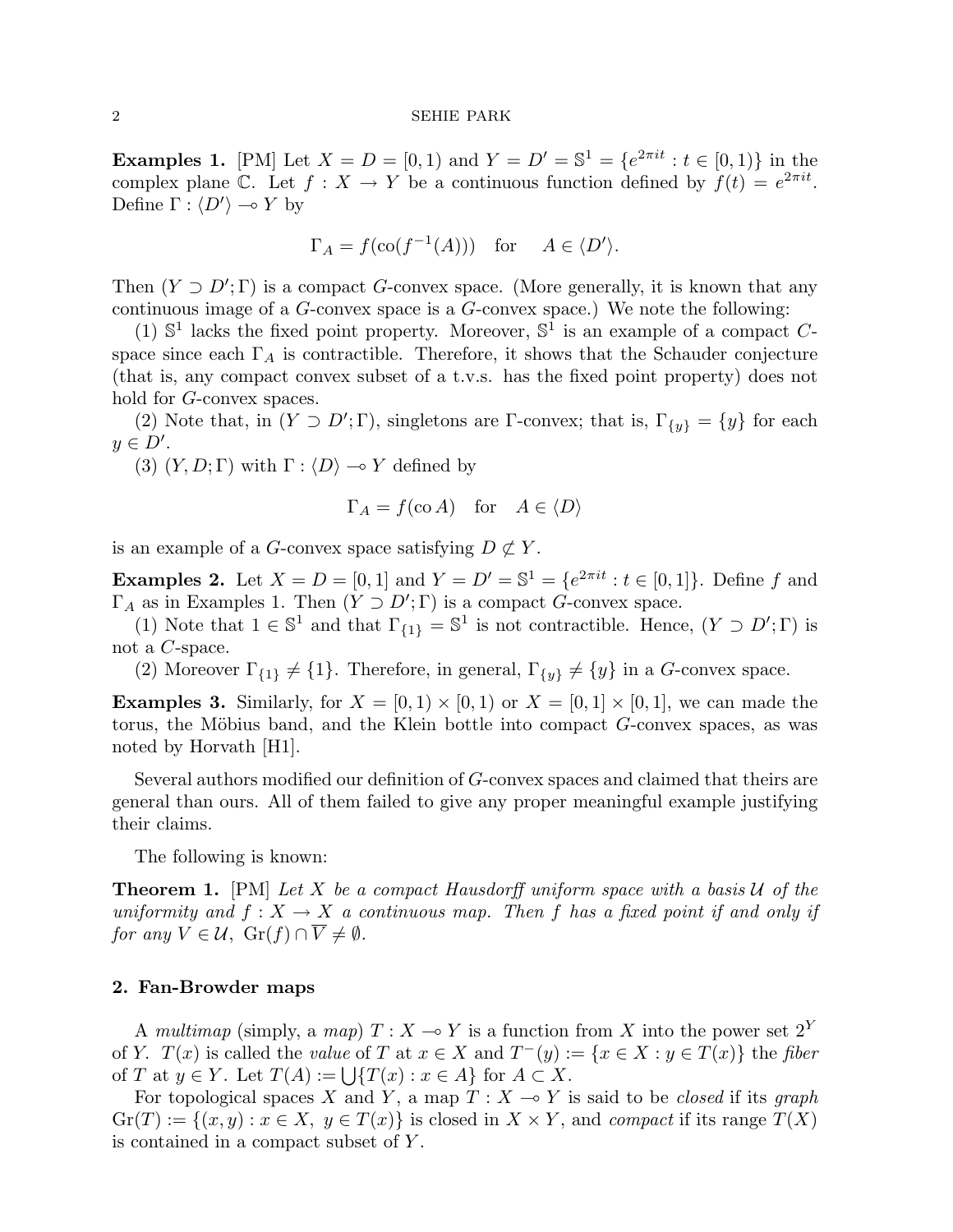A map  $T : X \rightarrow Y$  is said to be *upper semicontinuous* (u.s.c.) if for each closed set  $B \subset Y$ , the set  $T^{-}(B) = \{x \in X : T(x) \cap B \neq \emptyset\}$  is a closed subset of X; lower semicontinuous (l.s.c.) if for each open set  $B \subset Y$ , the set  $T^{-}(B)$  is open; and continuous if it is u.s.c. and l.s.c. Note that a compact closed multimap is u.s.c. and compact-valued; and that every u.s.c. map with closed values is closed whenever its range is regular.

A multimap with nonempty convex values and open fibers is called a Browder map. The well-known Fan-Browder fixed point theorem states that a Browder map T from a compact convex subset X of a t.v.s. into itself has a fixed point  $[Br]$ .

From the celebrated KKM theorem, we obtained the following general form of the Fan-Browder fixed point theorem:

**Theorem 2.** [P4,8] Let  $(X, D; \Gamma)$  be a G-convex space, and  $S: D \to X$ ,  $T: X \to X$ multimaps. Suppose that

(1)  $S(z)$  is open [resp. closed] for each  $z \in D$ ;

- (2) for each  $y \in X$ ,  $M \in \langle S^-(y) \rangle$  implies  $\Gamma_M \subset T^-(y)$ ; and
- (3)  $X = S(N)$  for some  $N \in \langle D \rangle$ .

Then T has a fixed point  $x_0 \in X$ ; that is,  $x_0 \in T(x_0)$ .

In [P8], this is applied to obtain various forms of known Fan-Browder type theorems, the Ky Fan intersection theorem, and the Nash equilibrium theorem.

The following is the dual form of Theorem 2:

**Theorem 3.** [P7] Let  $(X, D; \Gamma)$  be a G-convex space and  $S : X \to D, T : X \to X$ maps such that

- (1) for each  $x \in X$ ,  $M \in \langle S(x) \rangle$  implies  $\Gamma_M \subset T(x)$ ;
- (2)  $S^{-}(z)$  is open [resp. closed] for each  $z \in D$ ; and
- (3)  $X = \bigcup \{ S^-(z) : z \in N \}$  for some  $N \in \langle D \rangle$ .

Then T has a fixed point  $x_0 \in X$ .

From Theorem 3, we have the following:

**Theorem 4.** [P10] Let  $(X \supset D; \Gamma)$  be a G-convex space and  $A: X \to X$  a multimap such that  $A(x)$  is  $\Gamma$ -convex for each  $x \in X$ . If there exist  $z_1, z_2, \dots, z_n \in D$  and nonempty open [resp. closed] subsets  $G_i \subset A^-(z_i)$  for  $i = 1, 2, \cdots, n$  such that  $X =$  $\sum_{i=1}^n G_i$ , then A has a fixed point.

**Theorem 5.** [P7] Let  $(X, D; \Gamma)$  be a G-convex space and  $S : X \to D, T : X \to X$ maps such that

- (1) for each  $x \in X$ ,  $M \in \langle S(x) \rangle$  implies  $\Gamma_M \subset T(x)$ ; and
- (2)  $X = \bigcup \{ \text{Int } S^{-}(z) : z \in N \}$  for some  $N \in \langle D \rangle$ .

Then T has a fixed point.

From Theorems 2-5, most of popular variations or generalizatons of the Fan-Browder theorem (in the forms of the compact or so-called non-compact versions) can be deduced; see [P7,8,10].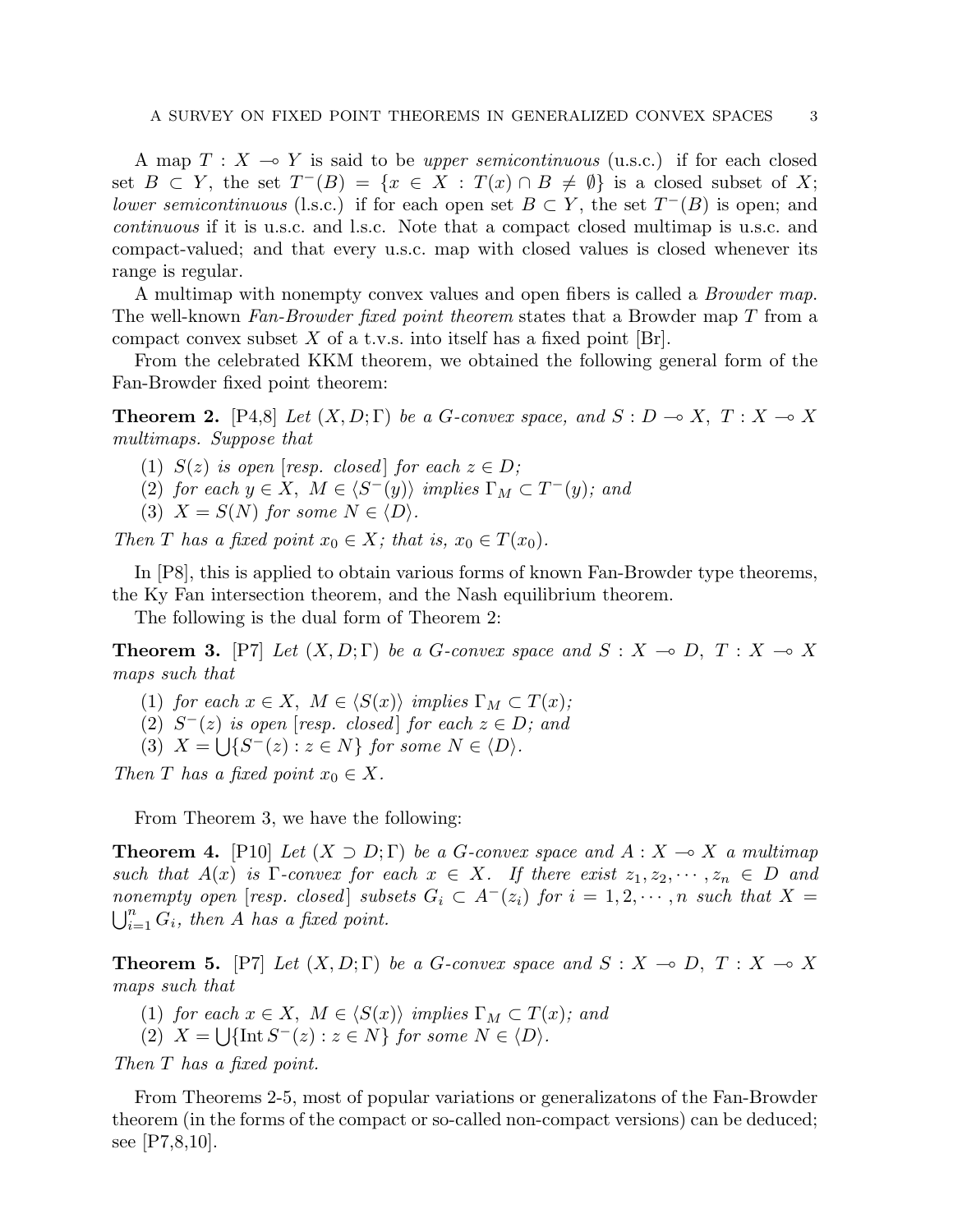## 3. Φ-spaces and compact Φ-maps

For a topological space X and a G-convex space  $(Y, D; \Gamma)$ , a multimap  $T : X \to Y$ is called a  $\Phi$ -map provided that there exists a multimap  $S : X \to D$  satisfying

(a) for each  $x \in X$ ,  $M \in \langle S(x) \rangle$  implies  $\Gamma_M \subset T(x)$ ; and

(b)  $X = \bigcup \{ \text{Int } S^-(y) : y \in D \}.$ 

A G-convex space  $(Y, D; \Gamma)$  is called a  $\Phi$ -space if Y is a Hausdorff uniform space and for each entourage V there exists a  $\Phi$ -map  $T : Y \multimap Y$  such that  $Gr(T) \subset V$ . This concept is originated from Horvath [H1], where a number of examples are given.

**Theorem 6.** [P1] If  $(Y, D; \Gamma)$  is a  $\Phi$ -space, then any compact continuous function  $g: Y \to Y$  has a fixed point.

Recall that a nonempty convex subset X of a t.v.s.  $E$  is said to be *locally convex* (in the sense of Krauthausen) if for every  $x \in X$  there exists a basis  $\mathcal{V}(x)$  of neighborhoods of x such that every  $V \in \mathcal{V}(x)$  is convex.

It is easily checked that every locally convex subset X is a  $\Phi$ -space  $(X; \Gamma)$  with  $\Gamma_A = \text{co }A$  for  $A \in \langle X \rangle$ . Therefore, Theorem 6 works when X is a locally convex subset of a Hausdorff t.v.s. or  $X$  is a convex subset of a locally convex Hausdorff t.v.s.

For C-spaces, Theorem 6 reduces to Horvath [H1, Theorem 4.4], where some examples of Φ-spaces and applications of Theorem 6 were given.

A G-convex uniform space  $(X \supset D; \Gamma)$  is a G-convex space such that D is dense in X and  $(X, \mathcal{U})$  is a Hausdorff uniform space, where  $\mathcal{U}$  is a basis of the uniformity consisting of symmetric entourages.

A locally G-convex space is a G-convex uniform space  $(X \supset D; \Gamma)$  with a basis U such that for each  $U \in \mathcal{U}$  and each  $x \in X$ ,

$$
U[x] = \{x' \in X : (x, x') \in U\}
$$

is Γ-convex.

**Lemma 1.** [P6] A locally G-convex space  $(X \supset D; \Gamma)$  is a  $\Phi$ -space.

An LG-space is a G-convex uniform space  $(X \supset D; \Gamma)$  with a basis U such that for each  $U \in \mathcal{U}, U[C] := \{x \in X : C \cap U[x] \neq \emptyset\}$  is  $\Gamma$ -convex whenever  $C \subset X$  is  $\Gamma$ -convex.

For a C-space  $(X; \Gamma)$ , the concept of LG-spaces reduces to that of LC-spaces due to Horvath [H1,2].

**Lemma 2.** [P6] Every LG-space  $(X \supset D; \Gamma)$  is a locally G-convex space if  $\Gamma_{\{x\}} = \{x\}$ for each  $x \in D$ .

A C-space  $(X; \Gamma)$  is an LC-metric space if X is equipped with a metric d such that for any  $\varepsilon > 0$ , the set  $\{x \in X : d(x, A) < \varepsilon\}$  is Γ-convex whenever A is Γ-convex in X and open balls in  $(X, d)$  are Γ-convex.

**Examples 4.** The G-convex spaces  $(Y \supset D'; \Gamma)$  in Examples 1 and 2 are not  $\Phi$ -spaces because of Theorem 6. Moreover, in view of Lemmas 1 and 2, they are neither locally G-convex nor an LG-space. Note that in these examples, a neighborhood of  $1 \in \mathbb{S}^1$  is not Γ-convex.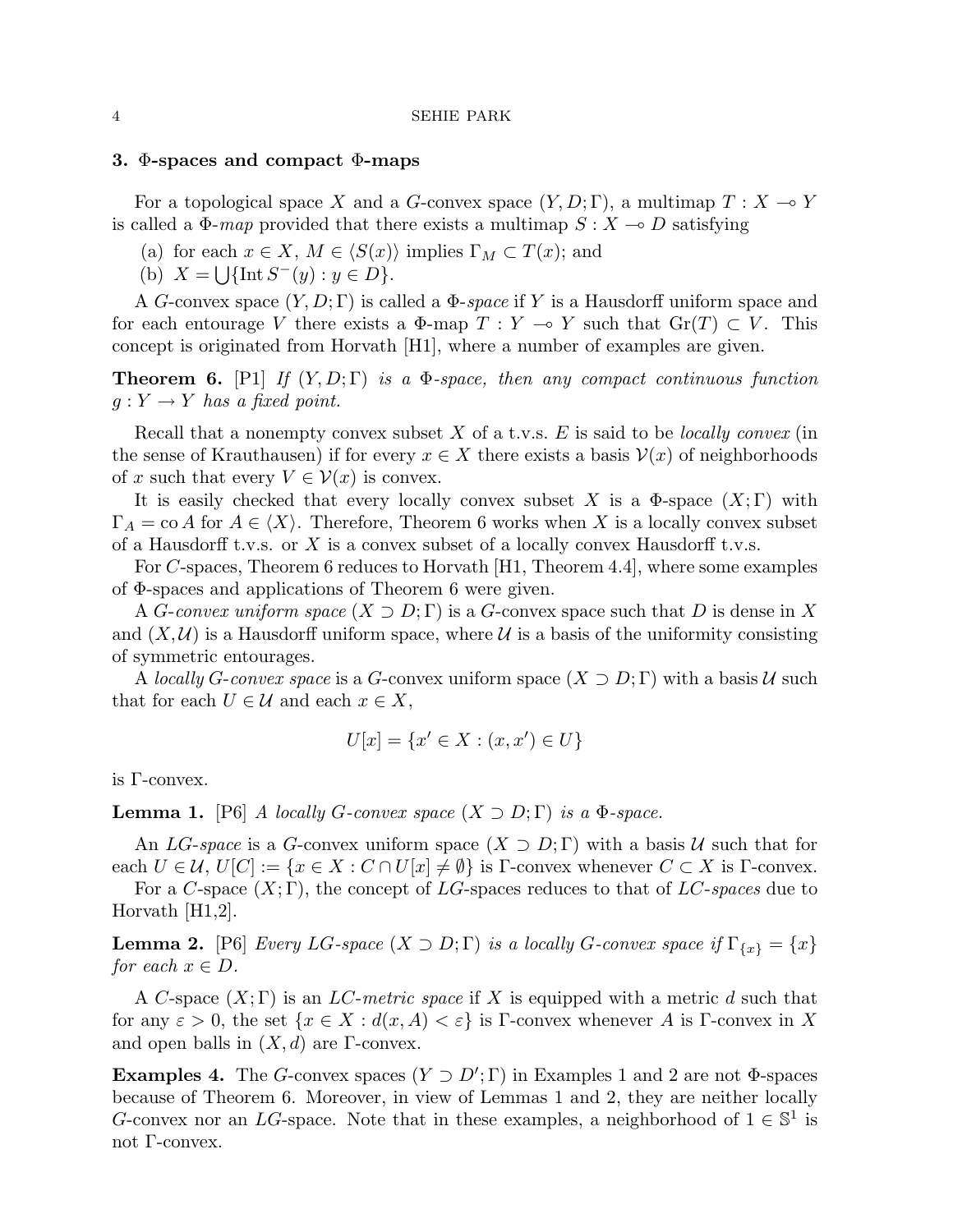In 1990, Ben-El-Mechaiekh raised the following problem (see [P2]): Does the Fan-Browder fixed point theorem hold if we assume the map  $T$  is compact instead of the compactness of its domain X?

This is still open. The following are general forms of partial solutions:

**Theorem 7.** [P2] Let E be a Hausdorff t.v.s. whose nonempty convex subsets have the fixed point property for compact continuous single-valued selfmaps. Let X be a nonempty convex subset of E and  $T : X \longrightarrow X$  a  $\Phi$ -map. If T is compact, then T has a fixed point.

**Theorem 8.** [P1,2] Let  $(Y, D; \Gamma)$  be a paracompact C-space. If it is also a  $\Phi$ -space, then any compact  $\Phi$ -map  $T : Y \multimap Y$  has a fixed point.

**Theorem 9.** [P2] Let  $(X;\Gamma)$  be a Hausdorff G-convex space, and  $T : X \longrightarrow X$  a  $\Phi$ -map. If T is compact, then  $T^n$  has a fixed point for  $n \geq 2$ .

**Theorem 10.** [P2,9] Let  $(X \supset D; \Gamma)$  be a paracompact LC-space such that  $\Gamma_{\{x\}} = \{x\}$ for all  $x \in D$ . Then any compact  $\Phi$ -map  $T : X \longrightarrow X$  has a fixed point.

**Theorem 11.** [P9] Let  $(X; \Gamma)$  be a paracompact LC-space such that  $\Gamma_{\{x\}} = \{x\}$  for all  $x \in X$ , Y a compact LC-metric subset of X, and  $Z \subset X$  with  $\dim_X Z \leq 0$ . Let  $T : X \multimap Y$  be a l.s.c. map with closed values such that  $T(x)$  is Γ-convex for  $x \notin Z$ . Then T has a fixed point.

In [P3], further fixed point theorems for l.s.c. multimaps in  $LC$ -metric spaces are given.

# 4. Kakutani maps

Usually, an u.s.c. multimap with nonempty closed convex values is called a Kakutani map within the category of t.v.s.

We have the following fixed point theorem for general Kakutani type maps defined on particular types of G-convex spaces:

**Theorem 12.** [P9] Let  $(X \supset D; \Gamma)$  be an LG-space and  $T : X \to X$  a compact u.s.c. multimap with closed  $\Gamma$ -convex values. Then T has a fixed point  $x_0 \in X$ .

For a single-valued map, Theorem 12 reduces to the following:

Corollary 12.1. [P9] Let  $(X \supset D; \Gamma)$  be an LG-space such that  $\Gamma_{\{x\}} = \{x\}$  for all  $x \in D$ . Then any compact continuous function  $f: X \to X$  has a fixed point.

In view of Lemmas 1 and 2, this is also a simple consequence of Theorem 6.

Let  $(X \supset D; \Gamma)$  be a G-convex uniform space with a basis U and K a nonempty subset of X. We say that K is of the Zima type [PK6] whenever for every  $V \in \mathcal{U}$  there exists a  $U \in \mathcal{U}$  such that for every  $A \in \langle D \rangle$  and every Γ-convex subset M of K the following implication holds:

$$
M \cap U[z] \neq \emptyset
$$
,  $\forall z \in A \Rightarrow M \cap V[u] \neq \emptyset$ ,  $\forall u \in \Gamma_A$ ,

where  $U[z] = \{x \in X : (z, x) \in U\}.$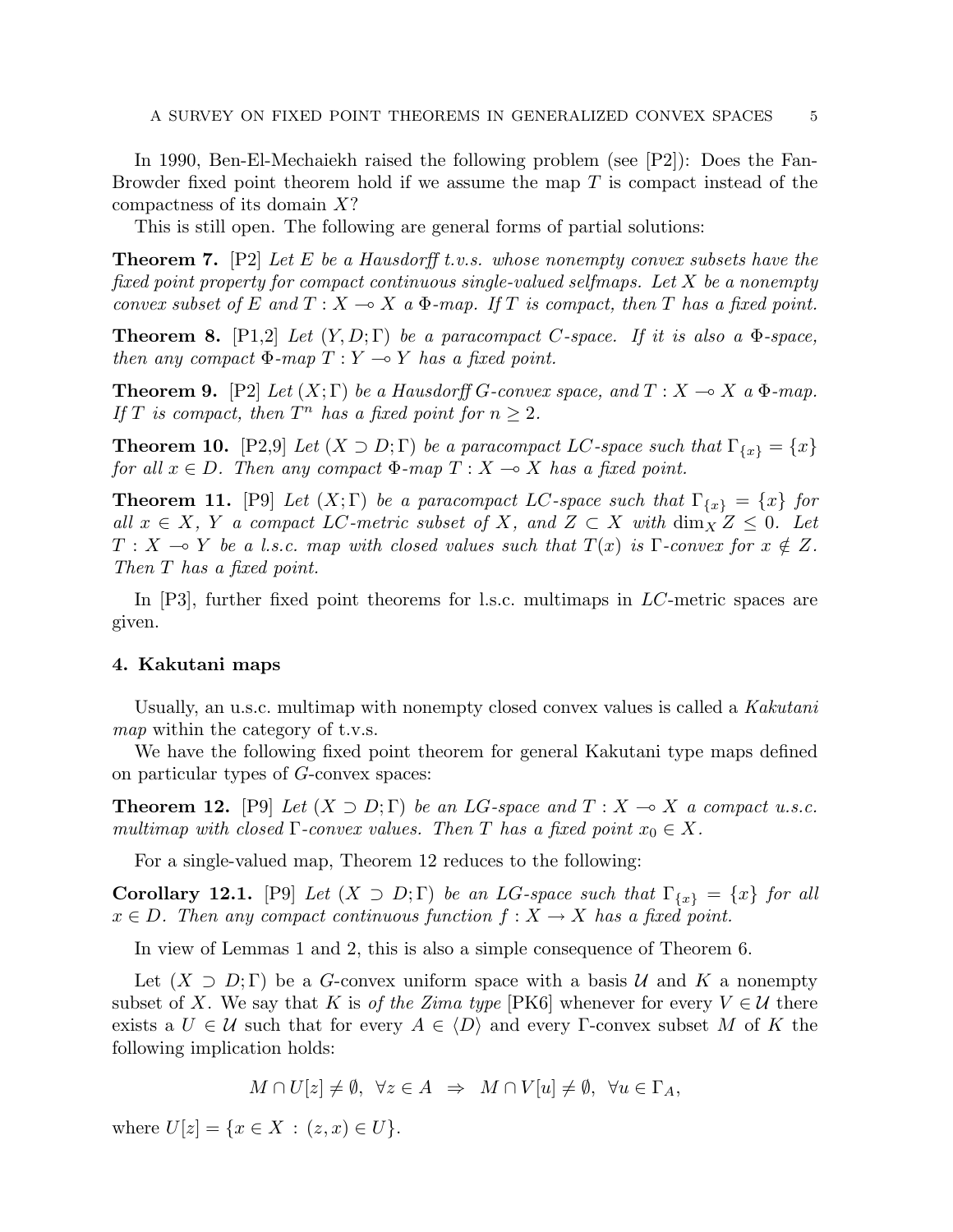**Lemma 3.** [PK6] For an LG-space  $(X \supset D; \Gamma)$ , any nonempty subset K of X is of the Zima type.

In view of Lemma 3, the following generalizes Theorem 12.

**Theorem 13.** [PK6] Let  $(X \supset D; \Gamma)$  be a G-convex uniform space and  $T: X \to X$  a compact u.s.c. map with nonempty closed  $\Gamma$ -convex values. If  $T(X)$  is of the Zima type, then T has a fixed point  $x_* \in X$ .

## 5. Better admissible maps

Let  $(X, D; \Gamma)$  be a G-convex space and Y a topological space. We define the better admissible class  $\mathfrak{B}$  of multimaps from X into Y as follows [P4]:

 $F \in \mathfrak{B}(X, Y) \Longleftrightarrow F : X \multimap Y$  is a map such that for any  $N \in \langle D \rangle$  with  $|N| = n + 1$ and any continuous function  $p : F(\Gamma_N) \to \Delta_n$ , the composition

$$
\Delta_n \xrightarrow{\phi_N} \Gamma_N \xrightarrow{F|_{\Gamma_N}} F(\Gamma_N) \xrightarrow{p} \Delta_n
$$

has a fixed point. Note that  $\Gamma_N$  can be replaced by the compact set  $\phi_N(\Delta_n)$ .

We give some subclasses of  $\mathfrak{B}$  as follows [P4, PK1,3]:

For topological spaces X and Y, an *admissible* class  $\mathfrak{A}_{c}^{\kappa}(X, Y)$  of maps  $F: X \to Y$ is one such that, for each nonempty compact subset K of X, there exists a map  $G \in$  $\mathfrak{A}_c(K,Y)$  satisfying  $G(x) \subset F(x)$  for all  $x \in K$ ; where  $\mathfrak{A}_c$  consists of finite compositions of maps in a class  $\mathfrak A$  of maps satisfying the following properties:

- (i)  $\mathfrak A$  contains the class  $\mathbb C$  of (single-valued) continuous functions;
- (ii) each  $T \in \mathfrak{A}_c$  is u.s.c. with nonempty compact values; and
- (iii) for any polytope P, each  $T \in \mathfrak{A}_c(P, P)$  has a fixed point, where the intermediate spaces are suitably chosen.

Here, a polytope  $P$  is a homeomorphic image of a standard simplex. There are lots of examples of  $\mathfrak{A}$  and  $\mathfrak{A}_{c}^{\kappa}$ .

Subclasses of the admissible class  $\mathfrak{A}_c^{\kappa}$  are classes of continuous functions  $\mathbb{C}$ , the Kakutani maps K (with convex values and codomains are convex spaces), Browder maps, Φ-maps, selectionable maps, locally selectionable maps having convex values, the Aronszajn maps M (with  $R_{\delta}$  values), the acyclic maps V (with acyclic values), the Powers maps  $\mathbb{V}_c$  (finite compositions of acyclic maps), the O'Neill maps  $\mathbb{N}$  (continuous with values of one or  $m$  acyclic components, where  $m$  is fixed), the u.s.c. approachable maps A (whose domains and codomains are uniform spaces), admissible maps of Górniewicz,  $\sigma$ -selectionable maps of Haddad and Lasry, permissible maps of Dzedzej, the class  $\mathbb{K}^+_c$ of Lassonde, the class  $\mathbb{V}_c^+$  of Park et al., u.s.c. approximable maps of Ben-El-Mechaiekh and Idizk, and many others.

Note that for a subset X of a t.v.s. and any space Y, an admissible class  $\mathfrak{A}_{c}^{\kappa}(X, Y)$  is a subclass of  $\mathfrak{B}(X,Y)$ . Some examples of maps in  $\mathfrak{B}$  not belonging to  $\mathfrak{A}_{c}^{\kappa}$  were known. Note that the connectivity map due to Nash and Girolo is such an example.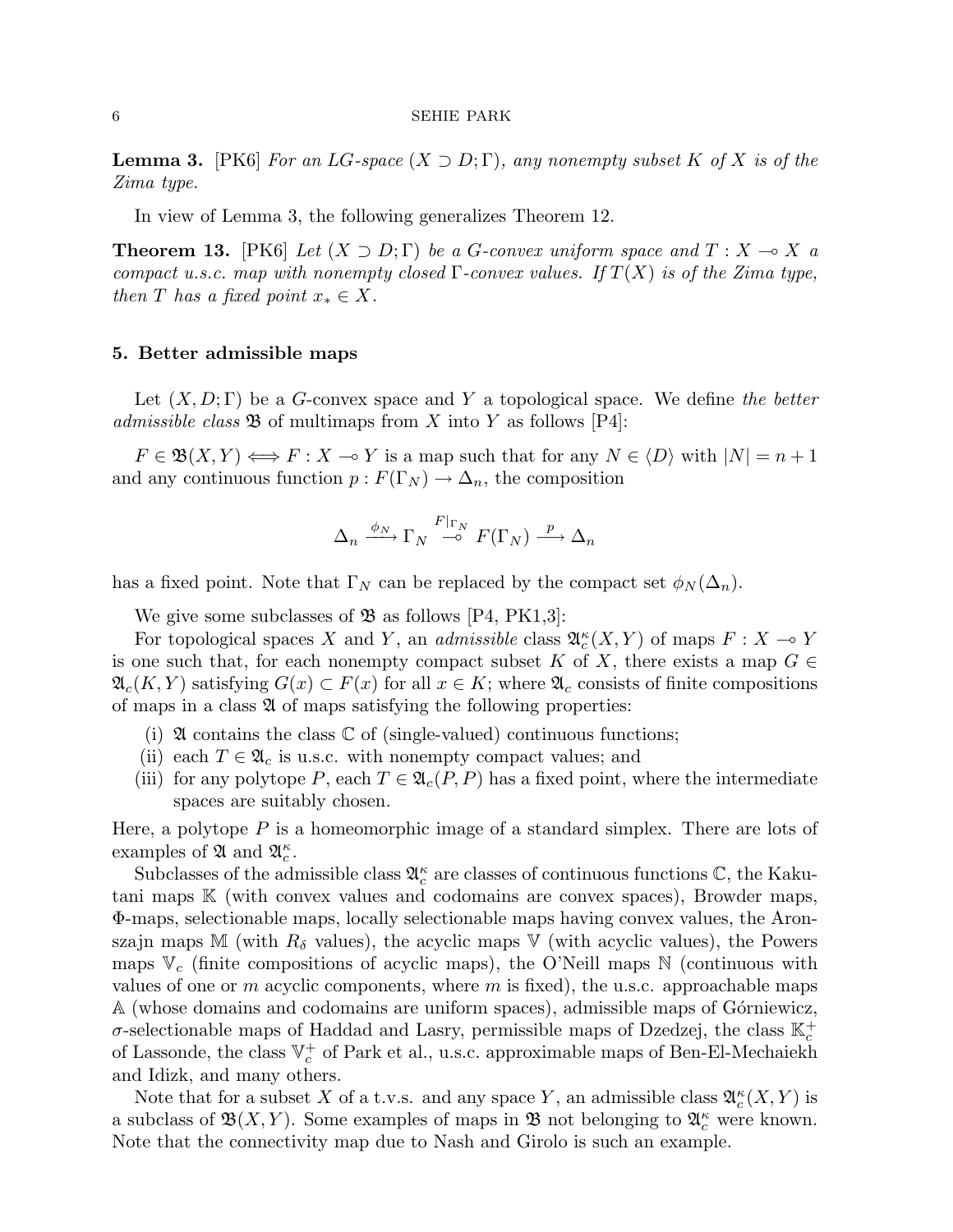For a particular type of G-convex spaces, we established fixed point theorems for the class B:

**Theorem 14.** [P4] Let  $(X, D; \Gamma)$  be a  $\Phi$ -space and  $F \in \mathfrak{B}(X, X)$ . If F is closed and compact, then F has a fixed point.

Note that Theorem 14 generalizes Theorem 6. For a non-closed map, we have the following:

**Corollary 14.1.** Let  $(X, D; \Gamma)$  be a compact  $\Phi$ -space and  $F \in \mathfrak{A}_{c}^{\kappa}(X, X)$ . Then F has a fixed point.

Since a locally G-convex space is a  $\Phi$ -space by Lemma 1, we have

**Corollary 14.2.** Let  $(X \supset D; \Gamma)$  be a locally G-convex space. Then any closed compact map  $F \in \mathfrak{B}(X,X)$  has a fixed point.

Similarly, by Lemma 2, we have

**Corollary 14.3.** Let  $(X \supset D; \Gamma)$  be an LG-space such that  $\Gamma_{\{x\}} = \{x\}$  for each  $x \in D$ . Then any closed compact map  $F \in \mathfrak{B}(X,X)$  has a fixed point.

For topological spaces  $X$  and  $Y$ , we adopt the following  $[PK1]$ :

 $F \in V(X, Y) \iff F : X \to Y$  is an acyclic map; that is, an u.s.c. multimap with compact acyclic values.

 $F \in V_c(X, Y) \iff F : X \to Y$  is a finite composition of acyclic maps where the intermediate spaces are topological.

It is known that  $\mathbb{V}_c(X, Y) \subset \mathfrak{B}(X, Y)$  whenever X is a G-convex space, and that any map in  $\mathbb{V}_c$  is closed.

**Corollary 14.4.** Let  $(X, D; \Gamma)$  be a  $\Phi$ -space. Then any compact map  $F \in \mathbb{V}_c(X, X)$ has a fixed point.

## 6. Approximable maps

In this section, all spaces are assumed to be Hausdorff.

Recently, Ben-El-Mechaiekh et al. [B, BC] introduced the class A of approachable multimaps as follows:

Let X and Y be uniform spaces (with respective bases  $\mathcal U$  and  $\mathcal V$  of symmetric entourages). A multimap  $T : X \multimap Y$  is said to be *approachable* whenever T admits a continuous W-approximative selection  $s: X \to Y$  for each W in the basis W of the product uniformity on  $X \times Y$ ; that is,  $\text{Gr}(s) \subset W[\text{Gr}(F)]$ , where

$$
W[A] := \bigcup_{z \in A} W[z] = \{ z' \in X \times Y : W[z'] \cap A \neq \emptyset \}
$$

for any  $A \subset X \times Y$ , and

$$
W[z] := \{ z' \in X \times Y : (z, z') \in W \}
$$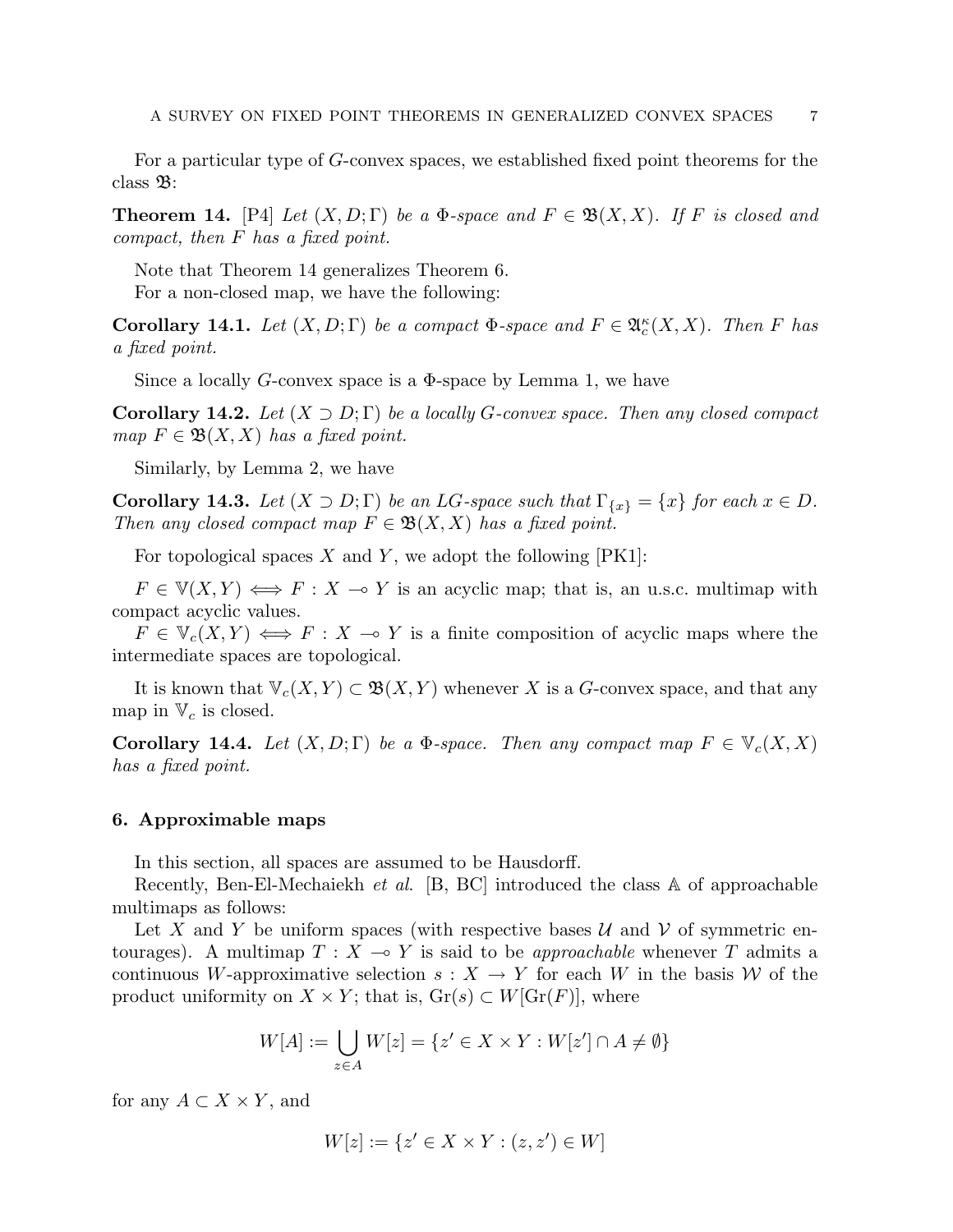for  $z \in X \times Y$ .

A multimap  $T : X \to Y$  is said to be *approximable* if its restriction  $T|_K$  to any compact subset  $K$  of  $X$  is approachable.

Note that an approachable map is always approximable. Recall that Ben-El-Mechaiekh et al. [B, BC] established a large number of properties and examples of approachable or approximable maps.

We denote  $F \in A(X, Y)$  if  $F : X \to Y$  is approachable.

The following two lemmas are [BC, Lemmas 2.4 and 4.1], respectively.

**Lemma 4.** Let  $(X, \mathcal{U})$ ,  $(Y, \mathcal{V})$ ,  $(Z, \mathcal{W})$  be three uniform spaces, with Z compact, and let  $\Psi : Z \to X$ ,  $\Phi : X \to Y$  be two u.s.c. closed-valued approachable maps. Then so is their composition  $\Phi \circ \Psi$ .

**Lemma 5.** If X is a nonempty convex subset of a locally convex t.v.s. and if  $\Phi \in$  $\mathbb{A}(X, X)$  is closed and compact, then  $\Phi$  has a fixed point.

From Lemmas 4 and 5, we show that certain approachable maps are better admissible if their domains are G-convex spaces as follows:

**Lemma 6.** [P6] Let  $(X \supset D; \Gamma)$  be a G-convex uniform space and  $(Y, V)$  a uniform space. If  $F \in A(X, Y)$  is closed and compact, then  $F \in \mathfrak{B}(X, Y)$ .

From Theorem 14 and Lemma 6, we have

**Theorem 15.** [P6] Let  $(X \supset D; \Gamma)$  be a  $\Phi$ -space and  $F \in \mathbb{A}(X, X)$ . If F is closed and compact, then F has a fixed point.

**Examples 5.** We give some examples of approachable maps  $T : X \to Y$  as follows:

(1) Any selectionable multimap is approximable.

(2) A locally selectionable map T with convex values is approximable whenever Y is a convex subset of a t.v.s.

(3) An u.s.c. map T with nonempty convex values is approachable whenever X is paracompact and  $Y$  is a convex subset of a locally convex t.v.s.

(4) An u.s.c. map T with nonempty compact contractible values is approachable whenever  $X$  is a finite polyhedron.

 $(5)$  An u.s.c. map T with nonempty compact values having trivial shape (that is, contractible in each neighborhood in Y is approachable whenever X is a finite polyhedron.

For  $(1)$  and  $(2)$ , see [P11]; and for  $(3)-(5)$ , see [B].

The following is due to Ben-El-Mechaiekh et al. [BC, Proposition 3.9]:

**Lemma 7.** Let  $(X, \mathcal{U})$  and  $(Y, \mathcal{V})$  are uniform spaces. If either

(i) X is paracompact and  $(Y; \Gamma)$  is an LC-space; or

(ii) X is compact and  $(Y;\Gamma)$  is an LG-space,

then every u.s.c. map  $F: X \to Y$  with nonempty Γ-convex values is approachable; that is,  $F \in A(X, Y)$ .

Note that Lemma 7(i) generalizes Examples 5(3).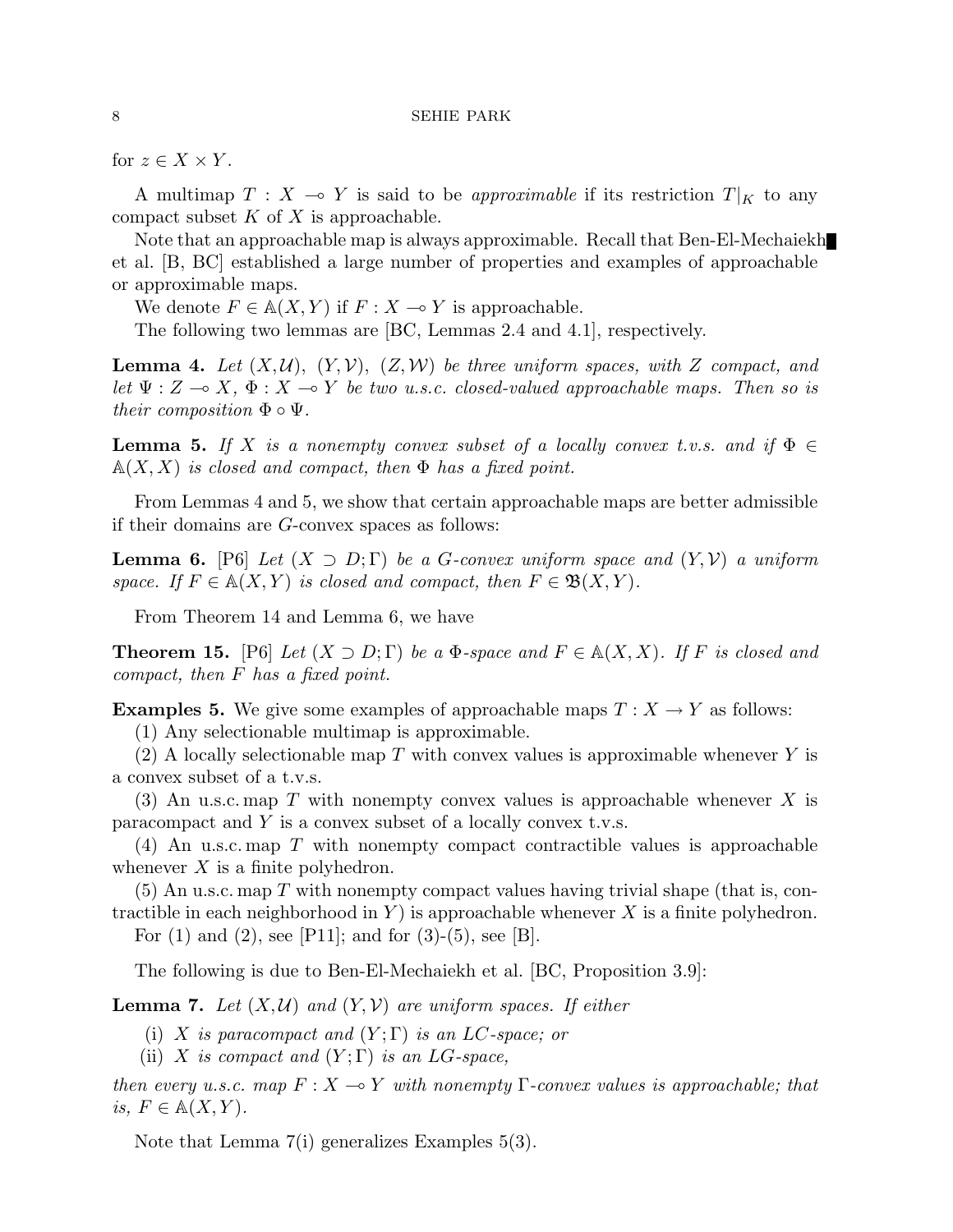In our previous work [P6], (ii) is incorrectly stated and causes some incorrect statements. For example, [P6, Theorem 4] should be stated for LG-spaces as in Theorem 12.

From Lemmas 6 and 7, we have the following correction of [P4, Lemma 4.5]:

**Lemma 8.** Let  $(X \supset D; \Gamma)$  be a compact LG-space. Then any u.s.c. map  $F: X \to X$ with nonempty closed  $\Gamma$ -convex values belongs to  $\mathfrak{B}(X,X)$ .

Consequently, correct forms of [P4, Corollary 4.7 and Theorem 4.8] are Theorem 12 and Corollary 14.1, respectively, in the present paper.

We add two types of new multimaps in the class  $\mathfrak{B}$ :

**Lemma 9.** Let  $(X, D; \Gamma)$  be a G-convex space and  $F: X \to X$  be an u.s.c. map such that either

(i) F has nonempty compact contractible values; or

(ii) F has nonempty compact values having trivial shape,

then  $F \in \mathfrak{B}(X,X)$ .

*Proof.* For any  $N \in \langle D \rangle$  with  $|N| = n + 1$  and any continuous function  $p : F(\Gamma_N) \to$  $\Delta_n$ , consider the composition

$$
\Delta_n \xrightarrow{\phi_N} \Gamma_N \xrightarrow{F|_{\Gamma_N}} F(\Gamma_N) \xrightarrow{p} \Delta_n.
$$

Note that  $(F|_{\Gamma_N}) \circ \phi_N$  is an u.s.c. multimap having values of the type (i) or (ii) and defined on a finite polyhedron  $\Delta_n$ . Therefore  $p \circ (F|_{\Gamma_N}) \circ \phi_N$  is approachable by Lemma 4, and has a fixed point by Lemma 5. This completes our proof.

From Theorem 14 and Lemma 9, we have

**Theorem 16.** [P4] Let  $(X, D; \Gamma)$  be a  $\Phi$ -space and  $F: X \to X$  be a map such that all of its values are either  $(i)$  nonempty contractible or  $(ii)$  nonempty and of trivial shape. If  $F$  is closed and compact, then  $F$  has a fixed point.

Note that Case (i) of Theorem 16 is a consequence of Corollary 14.4. In the category of t.v.s., Theorem 16(i) holds for Kakutani maps since convex values are contractible. But, for G-convex spaces, Γ-convex values are only known to be connected and that is why we need Lemma 7.

#### **REFERENCES**

- [B] H. Ben-El-Mechaiekh, Spaces and maps approximation and fixed points, J. Comp. Appl. Math. 113 (2000), 283-308.
- [BC] H. Ben-El-Mechaiekh, S. Chebbi, M. Florenzano, and J. Llinares, Abstract convexity and fixed points, J. Math. Anal. Appl.  $222$  (1998), 138-151.
- [Br] F.E. Browder, The fixed point theory of multivalued mappings in topological vector spaces, Math. Ann. 177 (1968), 283–301.
- [H1] C. D. Horvath, *Contractibility and generalized convexity*, J. Math. Anal. Appl. **156** (1991), 341–357.